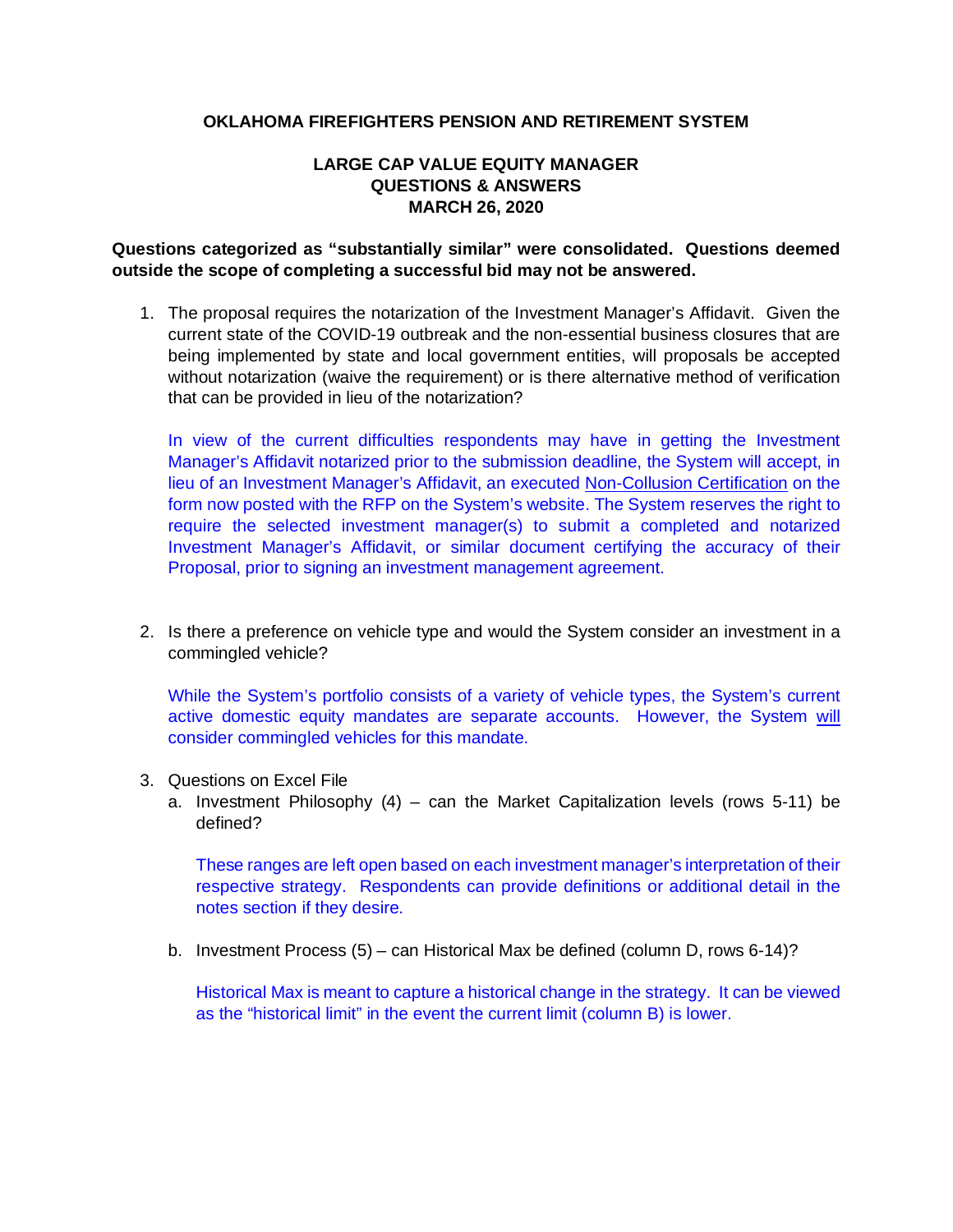c. Portfolio Construction (6) – the instructions state to not alter the blue criteria; however, within the GICS Sector Allocation table, can Communication Services be added as a line item above Consumer Discretionary (due to the sector name change)?

The GICS sectors were not updated in the spreadsheet. This was an oversight on our part. You may rename the "Telecommunication Services" (row 41) to read "Communication Services" but please do not insert a new row above Consumer Discretionary.

4. Is there a section for fees. What is the preferred format for submitting a proposed fee?

A detailed section for investment management fees is provided in the Excel Supplemental Worksheet under Tab 3 (Investment Strategy). This Tab also has a notes section if additional explanation or detail is required.

5. The solicitation says, "The contract(s) to be awarded are anticipated to be for a period beginning on or after May 15, 2020 and ending on June 30, 2020, the end of the System's current fiscal year." Are those dates correct? If so, is it appropriate to assume the selected vendor(s) would then sign a new contract for the 2020/2021 fiscal year?

Yes. As a general rule, the System will enter into a base investment management agreement ("IMA") with an investment manager that runs through the end of the System's current fiscal year (June 30). The IMA will also provide for up to four annual renewals (each in the form of an amendment to the IMA) upon mutual agreement between the System and the selected investment manager(s). It is expected that the State Board will approve a renewal (amendment) to the IMA for FY2021 at its May, 2020 meeting.

6. Will the State Board or System furnish a sample IMA for respondents to review, and will a respondents be able to submit edits or exceptions to the General Terms and Conditions and/or the IMA in its response?

The System does have a base form of IMA that it could provide upon request. However, respondents should be aware that the System customizes its IMAs based on the specific mandate, and thus the IMA presented to the investment manager(s) selected for the mandate could be substantively different from the form provided to any requesting respondents.

With the exception of certain required state law provisions, the System is willing to consider edits to the IMA submitted by the selected investment manager(s).